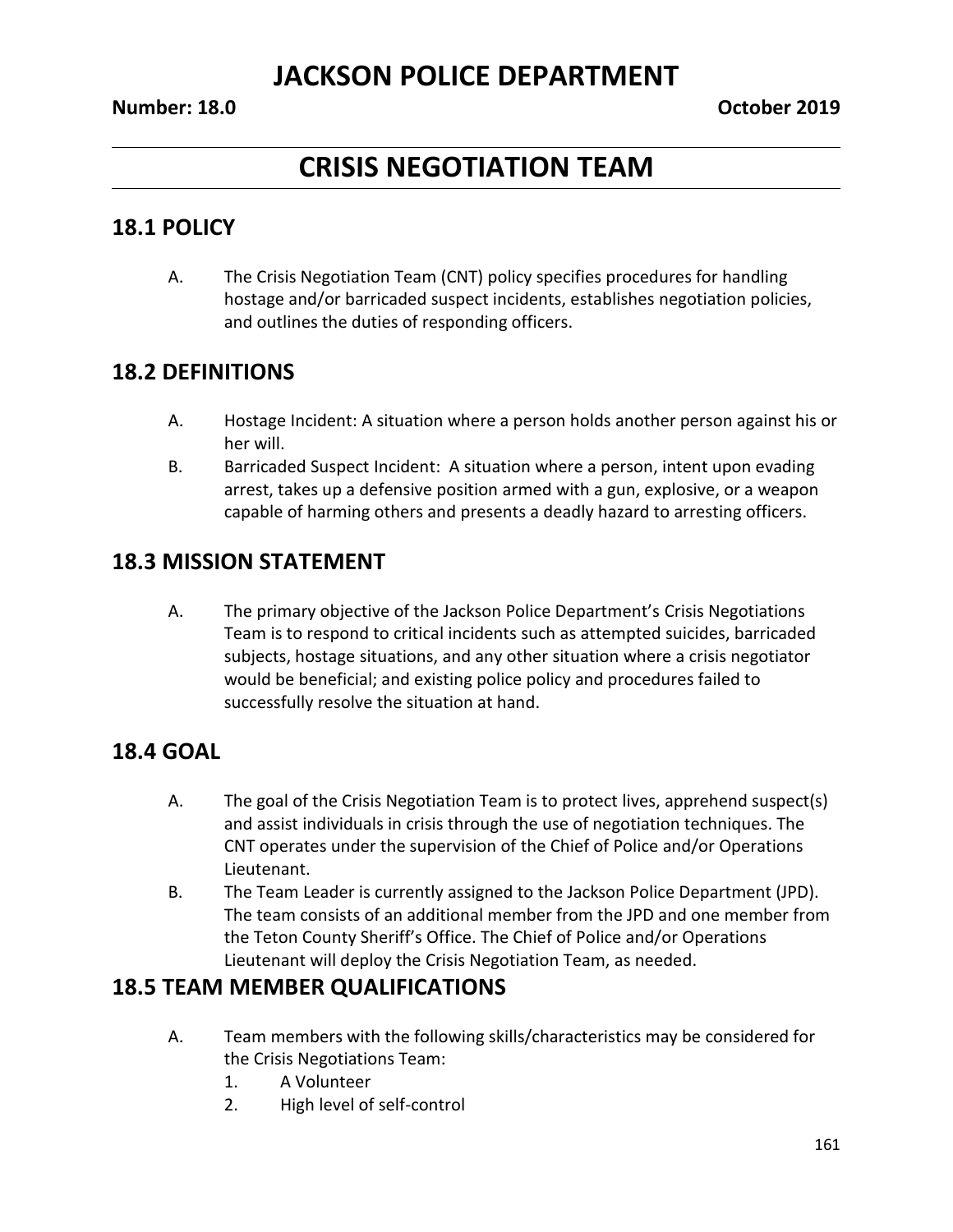#### **Number: 18.0 October 2019**

# **CRISIS NEGOTIATION TEAM**

- 3. Ability to remain calm under stress
- 4. Excellent interpersonal communication skills
- 5. Calm and confident demeanor
- 6. Good listener and interviewer
- 7. Works well in a team concept
- B. Once selected for the team, the officer must complete a minimum of forty (40) hours in a qualified Crisis Negotiations course before serving in the role as a "negotiator" during an incident.
- C. It is recommended that negotiators annually attend a minimum of eight (8) hours of refresher training in order to stay proficient.

## **18.6 HOSTAGE SITUATION: INITIAL RESPONSE**

- A. The first officers arriving at the scene of a hostage situation should avoid the impulse to take immediate action and confront the hostage-taker(s).
- B. Officers should:
	- 1. Assess the situation.
	- 2. Advise the on-duty Supervisor of the circumstances and the need for assistance from tactical and negotiations personnel.
	- 3. As additional officers arrive, they shall contain the incident by isolating the crime scene and evacuating the immediate area using the following guidelines;
		- a) Evacuate all injured persons.
		- b) Remove all uninvolved persons from the area.
		- c) If the hostage is inside a building, evacuate the building and adjacent buildings of all uninvolved persons.
		- d) Prevent pedestrian and vehicular traffic from entering the area.
		- e) Seal off all escape routes, as the safety of the hostages can best

be assured by preventing their removal by the hostage-taker.

- C. Incident Commander:
	- 1. The first supervisor on-scene shall be Incident Commander. The Incident Commander will make all decisions regarding police action to be taken.
	- 2. This Supervisor will remain the Incident Commander until relieved by another supervisor.
	- 3. The Supervisor at the scene shall initiate the Incident Command System, delegating duties as additional resources arrive.
- D. Incident Commander shall:
	- 1. Notify the Operations Lieutenant and/or Chief of Police and all members of the Crisis Negotiating Team of the situation.
	- 2. Establish a command post and inner and outer perimeters.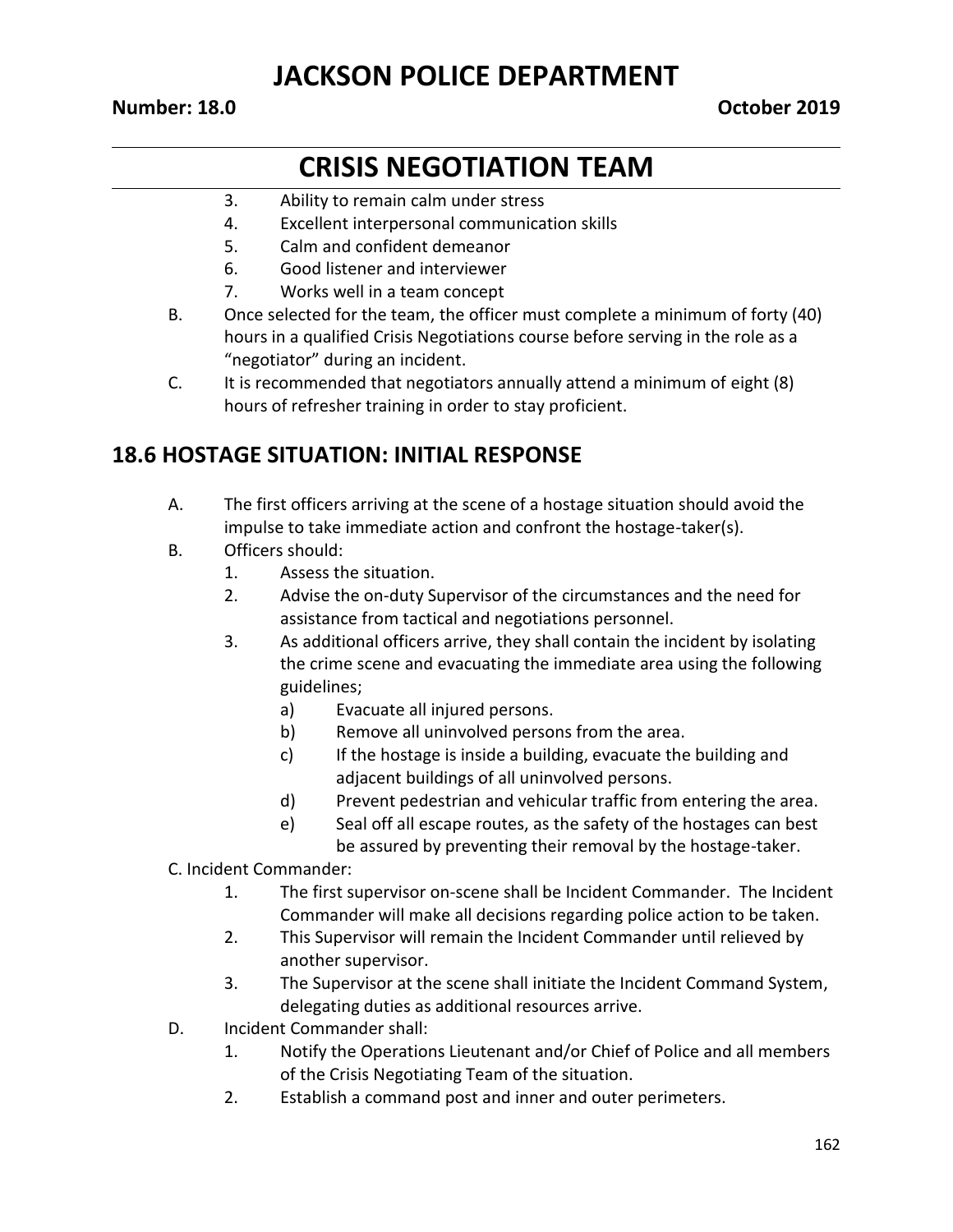#### **Number: 18.0 October 2019**

# **CRISIS NEGOTIATION TEAM**

- 3. Determine the deployment of all officers and vehicles at the scene.
- 4. Call for assistance from other agencies, as necessary.
- 5. Obtain as much information as possible about the hostage-taker.
- 6. Before taking direct police-action, make an effort, if possible to persuade the hostage-taker to surrender.
- 7. Ensure that the hostage-taker knows of the presence of the police, but not their specific deployment or strategy.
- 8. Determine the necessity for any special equipment, including body armor, special weapons or specially-trained police units (i.e. Sniper, Bomb, and CNT).
- 9. Coordinate the actions of tactical and hostage negotiations personnel.
- 10. Request the cooperation of the telephone company to obtain and maintain police control of all telephones available to the hostage-taker
- 11. Anticipate and prevent attempts by the news media to contact the hostage-taker directly.
- 12. Deal with the news media in accordance with the department policy on Police Media Relations.
- 13. Call for emergency equipment and personnel, as necessary.
- 14. Take every verbal and tactical means available to secure the apprehension of the hostage-taker without harm to the hostage(s).
- 15. Take every precaution to avoid injury to the hostage(s), to police officers or to any innocent persons in the vicinity.
- 16. Consider authorizing the use of force, including chemical agents.
- 17. Ensure that, when the appropriate time comes, properly instructed and well-equipped police officers will make the actual apprehension of the hostage-taker.
- 18. If the hostage-taker kills one or several hostages during negotiations, take immediate action to save the remaining hostage(s) if it appears the hostage-taker is likely to kill more hostages.

#### **18.7 IF SUSPECT/HOSTAGES BECOME MOBILE**

- A. Every effort shall be made to keep the hostage confrontation from becoming mobile because it would become much more difficult to contain and control.
- B. If the situation does become mobile, the Incident Commander at the scene shall assign an unmarked car (preferred) to follow and maintain constant surveillance.
- C. The surveillance car shall follow and maintain contact with the hostage vehicle as long as hostages are being held, and advise the Incident Commander of their location and their progress.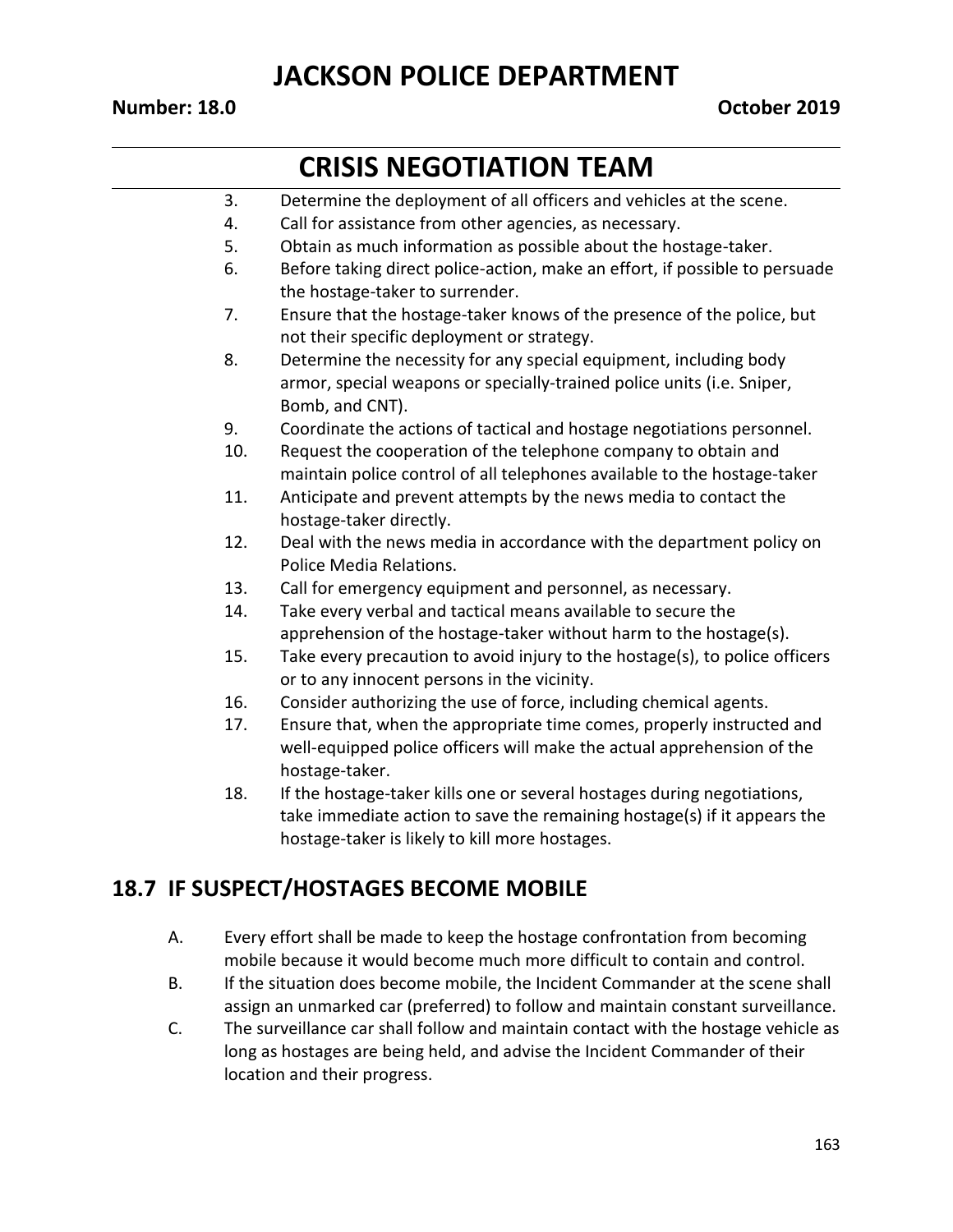#### **Number: 18.0 October 2019**

# **CRISIS NEGOTIATION TEAM**

- D. The dispatcher shall monitor the progress of the situation and keep the Incident Commander informed. On the direction of the Incident Commander, other agencies, including the Teton County sheriff's Officer and Wyoming Highway Patrol shall be asked for assistance.
- E. The dispatcher will also notify the appropriate agencies if the situation moves into another jurisdiction. (See Pursuit Policy: OPERATION OF VEHICLES 12.14)

## **18.8 SUSPECT DEMANDS**

- A. The Incident Commander shall make all decisions regarding the demands of a hostage-taker.
- B. The following demands shall not be complied with under any circumstances:
	- 1. No weapons will be supplied to the hostage-taker, as it is always possible that the hostage-taker may be bluffing with an unloaded or imitation firearm.
	- 2. No additional hostages will be given, and exchanges of hostages must be made cautiously, if at all.
	- 3. A hostage-taker shall not be allowed to remove a hostage to a location where the police may not be able to act immediately.

## **18.9 NEGOTIATIONS**

- A. Generally
	- 1. The Incident Commander shall utilize the services of a trained hostage negotiator when necessary, and if a negotiator is available.
	- 2. Relatives or close friends of the hostage taker generally should not be allowed to act as negotiators. The hostage-taker may harbor deep hostility toward these people, and their safety may be jeopardized.
- B. Negotiations Team Call out
	- 1. The Chief of Police or Operations Lieutenant shall determine if the services of a negotiator are appropriate for the given incident and authorize the use of the Negotiation Team.
	- 2. Teton County Sheriff's Office Dispatch and/or the Incident Commander will notify the Crisis Negotiation Team Leader and request them to respond. The caller must be prepared to provide the CNT Team Leader with information about the incident, including:
	- a) Location of the incident.
	- b) Number and identity of hostages and perpetrators.
	- c) Weapons, types and quantities.
	- d) Reason behind the hostage taking, if known.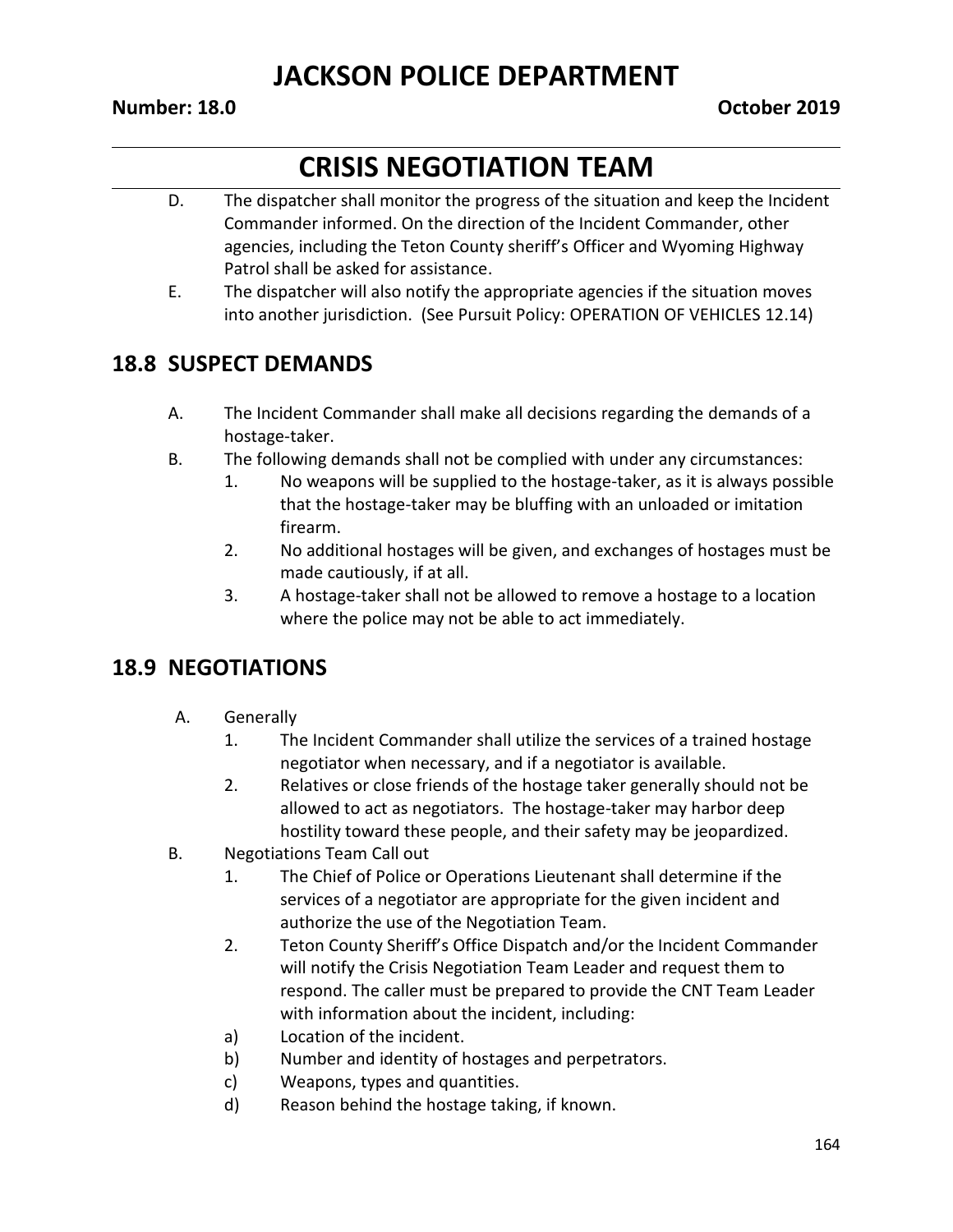#### **Number: 18.0 October 2019**

## **CRISIS NEGOTIATION TEAM**

- i) Fleeing criminal
- ii) Terroristic or political extremist
- iii) Religious fanatic
- iv) Mentally disturbed person
- v) A "wronged" person
- 3. The caller should provide any other information that would be helpful for the negotiations team in planning their response.
- C. Negotiator Responsibilities
	- 1. Accumulate as much information about the hostage-taker as possible, and appear compassionate, yet unemotional.
	- 2. Attempt to reduce the number of people involved, and talk only to the leader of the hostage-takers.
	- 3. Do not portray himself/herself as the ultimate decision maker so that (s)he may buy time more easily.
	- 4. Attempt to ease the personal animosity, which the hostage-taker may have toward the police or other group, agency, organization or individual.
	- 5. Avoid any appearance of weakness or lack of confidence, and never give away anything without getting something in return.
	- 6. Utilize delicate prodding, such as, "What if…" or "How can I sell your request to my bosses?"
	- 7. Elicit from the hostage-taker how the problem can be resolved.
	- 8. Check out alternatives to "buy time."
	- 9. Never criticize an idea of the hostage-taker, or attempt to impose the negotiator's judgments or values.
	- 10. Negotiate everything (i.e. trade food, water, electricity, heat, or airconditioning for hostages or extensions on the hostage-taker's deadlines).
	- 11. Keep the hostage-taker in the decision-making status by requiring him/her to decide even minor issues (i.e. if s(he) wants food, what does s(he) want? What do the hostages want? What about drinks  $\sim$  large or small, diet or regular? etc.).
	- 12. If necessary, provide the hostage-taker with a means of communication (i.e. telephone, radio) for negotiations, with approval of the Incident Commander. Make certain that the device provided is capable of receiving or transmitting only on the channel set aside for negotiation and cannot be made to receive tactical communications. Telephones are preferable to radios because telephones are more private, and radio batteries will go dead during prolonged negotiations.
- D. Conclusion of Negotiations